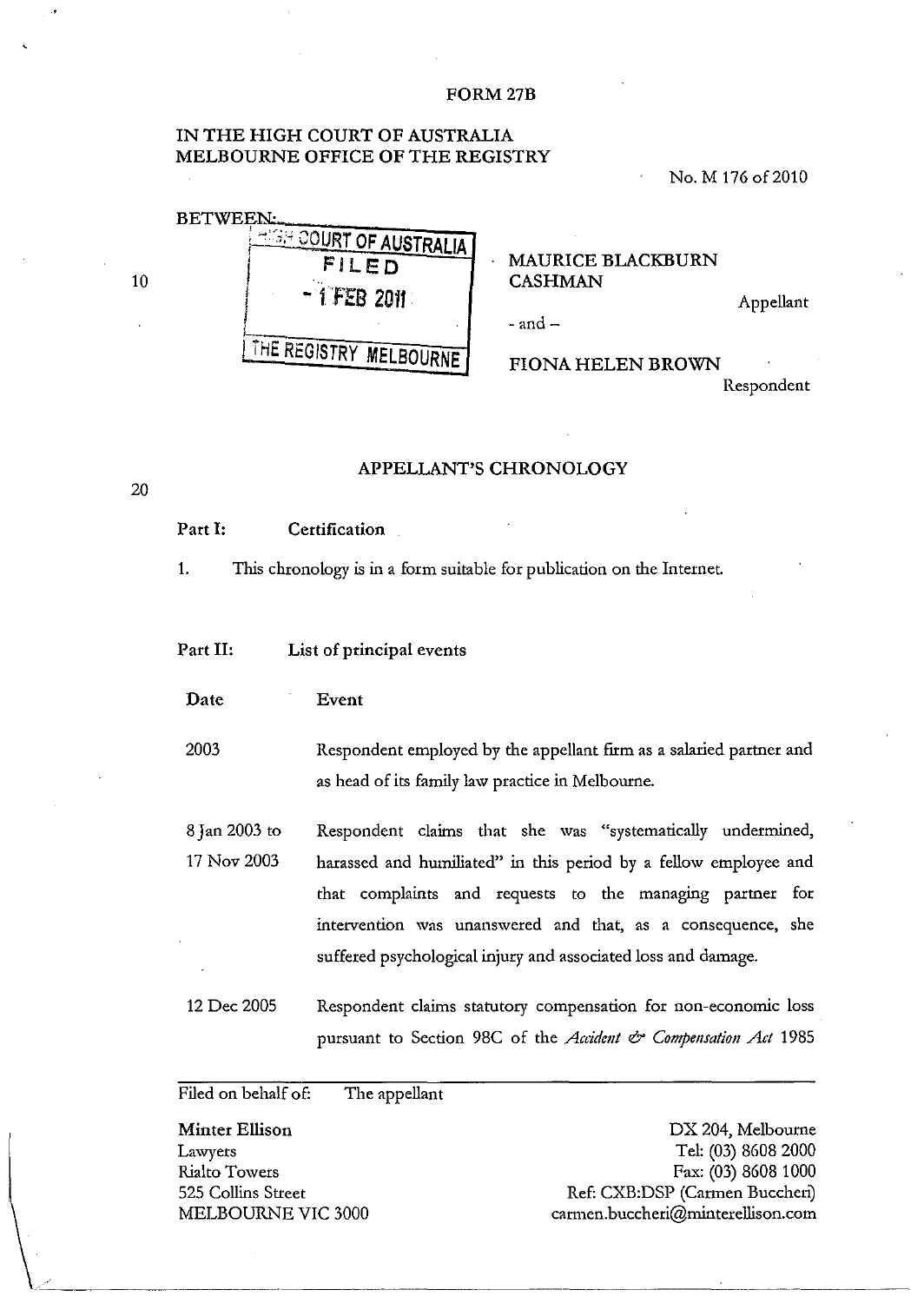(Vic) (the "Act"). The amount of compensation payable to the respondent was determined, in part, by the assessment of the respondents' degree of impairment in accordance with Section 91 of the Act.

- 23 Feb 2006 The Victorian WorkCover Authority (the "Authority"), by its authorised agent, accepted that the respondent had a psychological injury rising out of her employment with the appellant.
- 22 Mar 2006 Pursuant to Section 104B(9) of the Act, the Authority referred the following medical questions to a medical panel for its opinion under Section 67 of the Act -
	- (1) what is the degree of impairment resulting from the accepted injury/s assessed in accordance with Section 91 and is the impairment permanent?
	- (2) does the worker have an accepted injury which has resulted in a total injury mentioned in the table in Section 98E(1)?
- 28 Jun 2006 The medical panel, constituted by Dr Diane Neill and Dr Nathan Serry, determined the degree of impairment in accordance with section 91 of the Act, which by sub-section 91(6) invoked the gazetted *Clinical Guidelines to the Rating of Psychiatric Impairment*. The medical panel certified as follows -
	- $(1)$  the panel is of the opinion that there is a 30% psychiatric impairment resulting from the accepted psychological injury, when assessed in accordance with section 91(2) for the purposes of section 98C and 134AB(3) & (15) of the Act. The degree of psychiatric impairment is permanent within the meaning of the Act;
	- (2) No.

 $\setminus$ 

- 15 Aug 2006 The Authority advised the respondent of the panel opinion and of her entidements under section 98C of the Act.
- 25 Oct 2006 The respondent made application pursuant to section 134AB(4) of the Act, by which she sought access to the statutory "serious injury"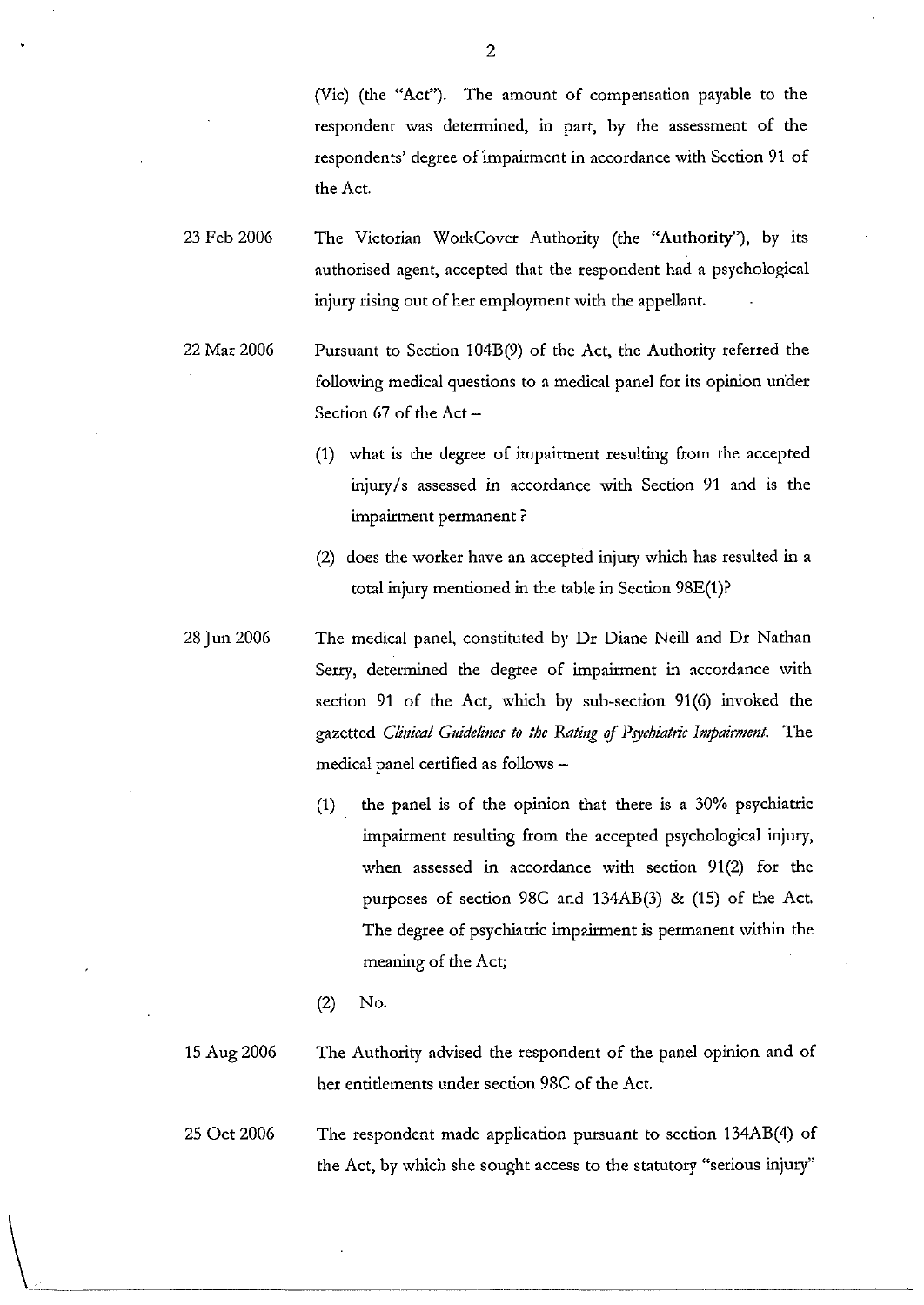gateway beyond which she could then commence common law proceedings against the appellant for damages. Having regard to the medical panel opinion, the respondent was deemed by operation of section 134AB(15) of the Act to have suffered a "serious injury".

- 18 Jul2007 The respondent commenced a proceeding in the County Court of Victoria by which she claimed common law damages for negligence. The respondent nominated mode of trial by jury.
- 29 Sep 2009 By amended defence, the appellant denied (among other things) the respondent's allegations of causation and injury.
- 15 Oct 2009 By amended reply, the respondent claimed that the medical panel opinion must be accepted as final and conclusive in the common law proceeding. The respondent pleaded, among other things, that the appellant is estopped from making any assertion at trial inconsistent with  $-$ 
	- (a) the opinion of the medical panel;
	- (b) the respondent having, as at 28 June 2006, a serious injury as defined in section  $134AB(37)$ (c) of the Act;
	- (c) the respondent having, as at 28 June 2006, a permanent severe mental disturbance or disorder;
	- (d) the respondent having, as at 28 June 2006, a psychological injury arising out of her employment with the appellant.
- 22 Oct 2009 Prior to empanelment of the jury at trial in the County Court of Victoria, the learned trial judge, his Honour Judge Lacava, stated the following questions for determination of the Court of Appeal pursuant to Section 76(1) of the County Court Act 1958 (Vic)  $-$ 
	- $(1)$  Do any, and if so which, of the estoppels pleaded in paragraph lA(i) of the plaintiffs amended reply to the amended defence arise?
	- (2) Is this Honourable Court obliged to accept as final and conclusive in any trial of this action any, and if so which, of the matters pleaded by the plaintiff at paragraph  $1B(a)$  and (b) of

3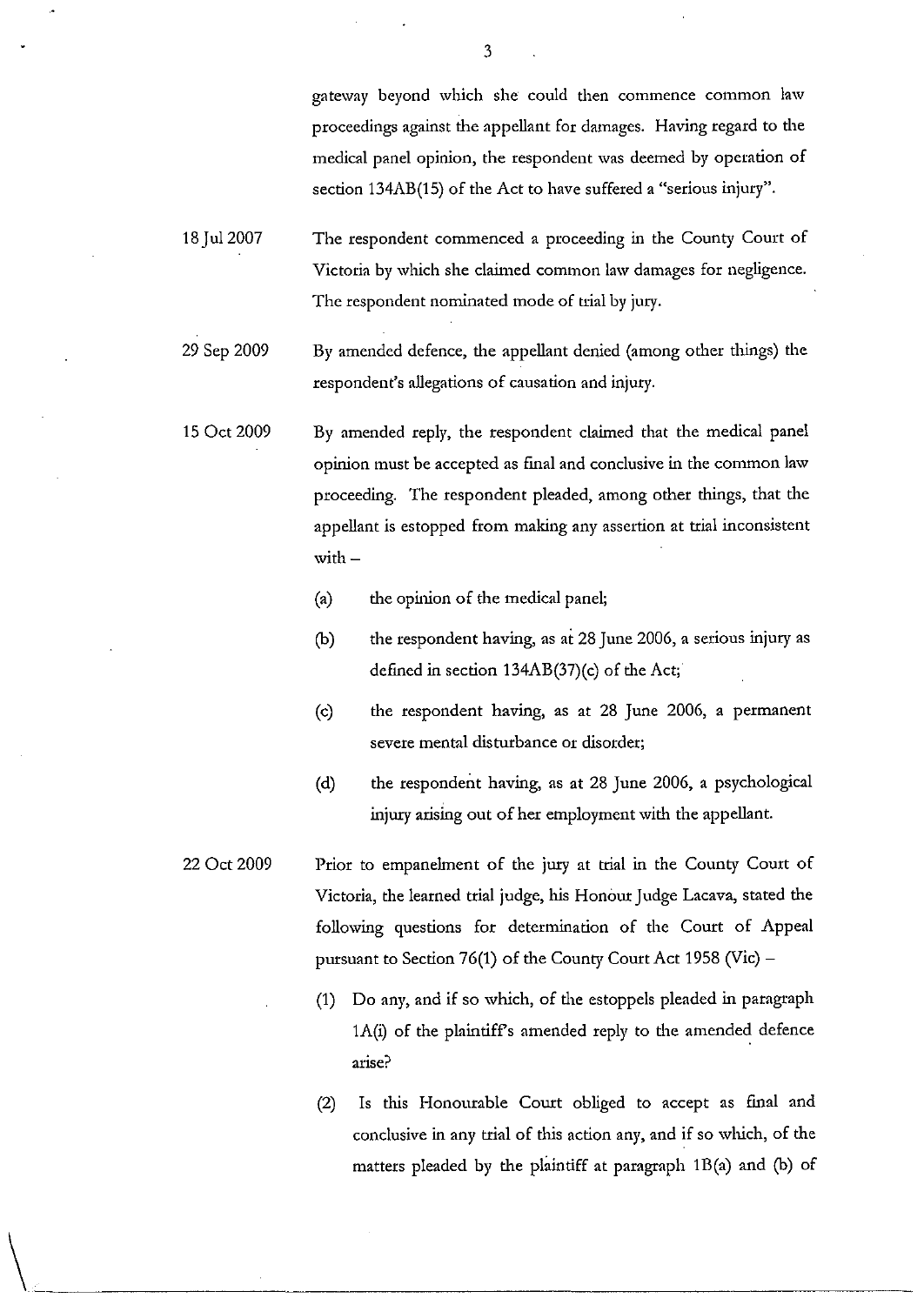her amended reply to amended defence?

- (3) Is the defendant precluded from acting in any, and if so which, of the ways claimed by the plaintiff in paragraph  $1B(c)$  of her amended reply to amended defence?
- 2 & 3 Feb 2010 The stated case came on for hearing before the Court of Appeal constituted by Ashley JA, Mandie JA and Ross AJA.
- 25 Aug 2010 Judgment delivered by the Court of Appeal. For the reasons stated by Ashley JA, in which Mandie JA and Ross AJA agreed, the Court answered the stated case as follows -
	- **(1) unnecessary to answer;**
	- (2)
	- $&(3)$  the defendant is prohibited in this proceeding from  $-$ 
		- (a) making any assertion, whether by pleading, submission or otherwise, and
		- (b) leading or eliciting evidence, whether in evidence in chief, cross examination or re-cross examination,

which *is* inconsistent with the opinion of the medical panel provided on or about 28 June 2006; and in particular from making any assertion, or leading or eliciting evidence, to the contrary of the following  $-$ 

- (i) that the plaintiff, as at 28 June 2006, suffered a permanent (in the sense of it being likely to last into the foreseeable future) mental or behavioural disturbance or disorder which was severe by reference to its consequences with respect to pain and suffering and loss of earning capacity, when judged by comparison with other cases in the range of possible mental or behavioural disturbances or disorders;
- (ii) that it was the pain and suffering and loss. of earning capacity consequences of the accepted psychological injury which constituted the permanent mental or behavioural